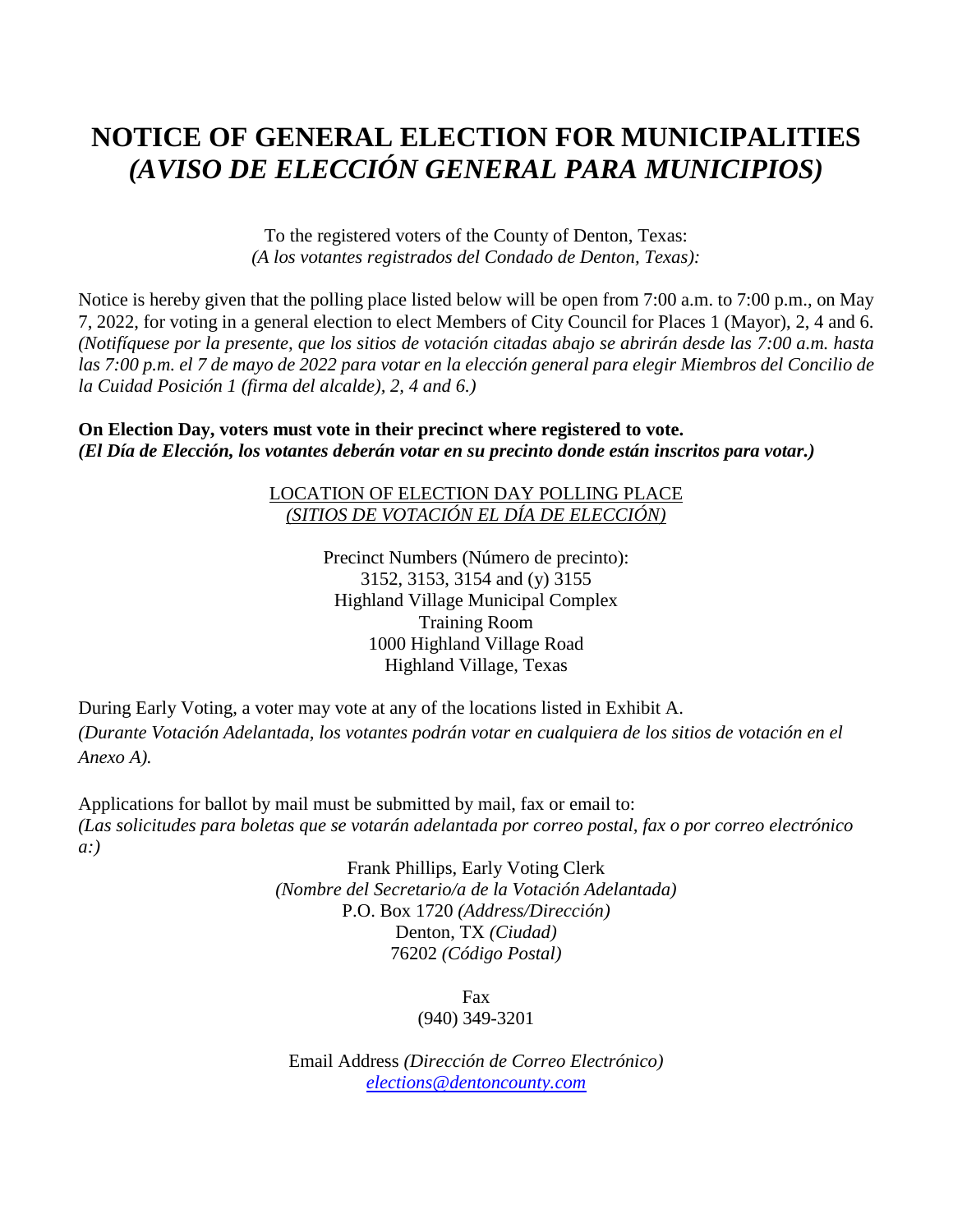Applications for a Ballot by Mail (AABM) may be downloaded from the Denton County website: *(Solicitud para Boleta por Correo se puededescargar de nuestro sitio web:) <https://www.votedenton.com/early-voting-by-mail-absentee/>*

> Information by Phone: (940) 349-3200 *(Telephone Number/Número de teléfono)*

Website Information (información del sitio web) <https://www.highlandvillage.org/165/Elections> [https://www.votedenton.gov](https://www.votedenton.gov/)

Applications for Ballots by Mail (ABBMs) must be received no later than the close of business on April 26, 2022.

*(Las solicitudes para boletas que se votarán adelantada por correo deberán recibirse no más tardar de las horas el 26 de abril de 2022.)*

Federal Post Card Applications (FPCAs) must be received no later than the close of business on April 26, 2022.

*(La Tarjeta Federal Postal de Solicitud deberán recibirse no más tardar de las horas el 26 de abril de 2022.)*

Issued this the 31<sup>st</sup> day of March 2022. *(Emitida este día 31 de marzo de 2022.)*

Chanderfruiler

\_\_\_\_\_\_\_\_\_\_\_\_\_\_\_\_\_\_\_\_\_\_\_\_\_\_\_\_\_\_\_\_\_\_\_\_\_ Charlotte J. Wilcox, Mayor *(Firma del Alcalde)*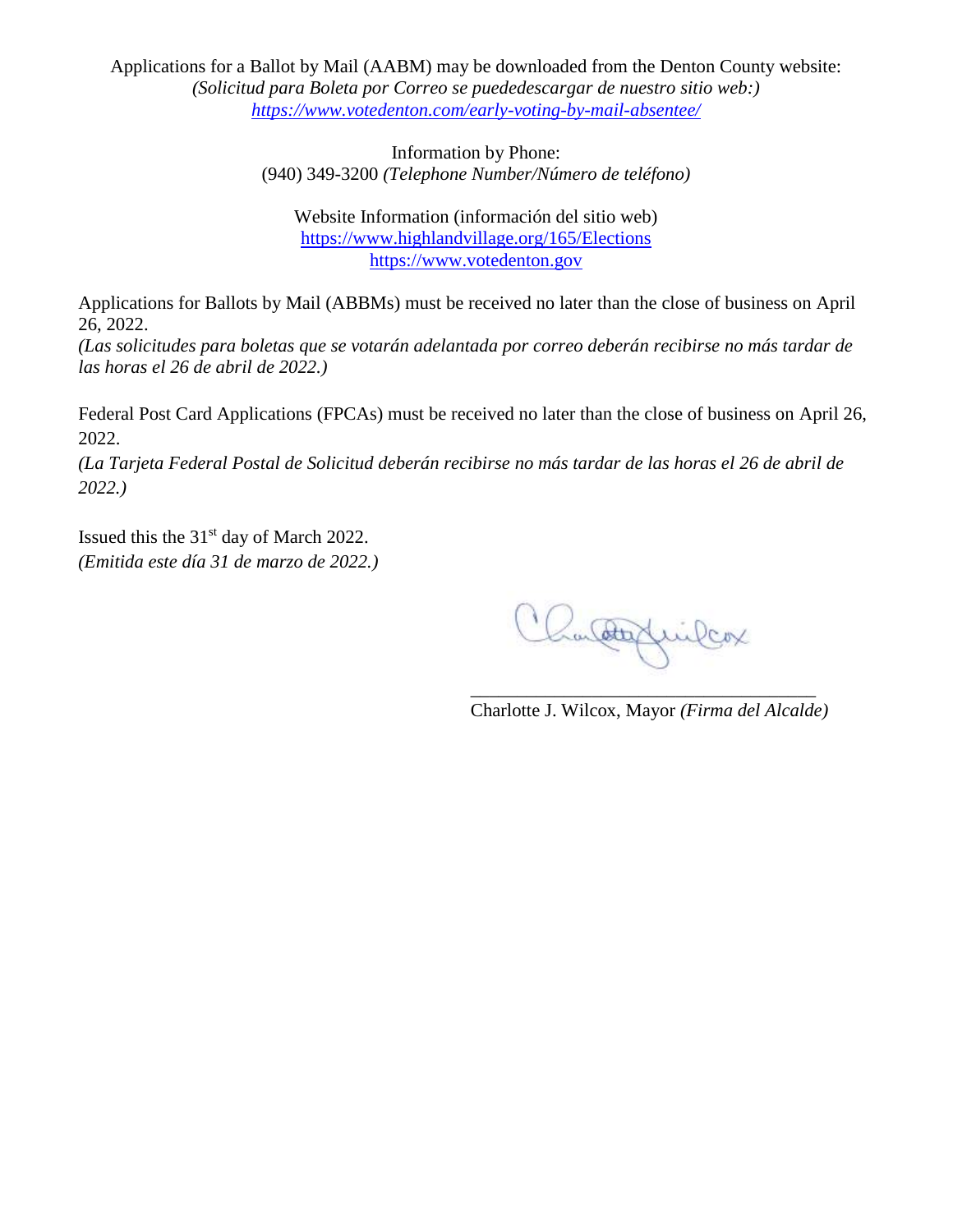## **EXHIBIT A ANEXO A**

## **EARLY VOTING** *(VOTACIÓN TEMPRANA)* **GENERAL ELECTION** *(ELECCIÓN GENERAL)*

| <b>LOCATION</b>                                                   | <b>ADDRESS</b>            | <b>ROOM</b>                                    | <b>CITY</b>             |
|-------------------------------------------------------------------|---------------------------|------------------------------------------------|-------------------------|
| (Ubicación)                                                       | (Dirección)               | (Sitio de Votación)                            | (Ciudad)                |
| <b>Argyle ISD Administration Building</b>                         | 800 Eagle Dr.             | <b>Boardroom</b>                               | <b>Argyle</b>           |
| <b>Aubrey Area Library</b>                                        | 226 Countryside Dr.       | <b>Community Room</b>                          | <b>Aubrey</b>           |
| <b>Bartonville Town Hall</b>                                      | 1941 E. Jeter Rd.         | <b>Council Room</b>                            | <b>Bartonville</b>      |
| <b>Carrollton Public Library</b>                                  | 4220 N. Josey Ln.         | <b>Large Meeting Room</b>                      | <b>Carrollton</b>       |
| <b>Rosemeade Recreation Center</b>                                | 1330 E. Rosemeade Pkwy.   | <b>Front Snack Area</b>                        | <b>Carrollton</b>       |
| <b>Corinth City Hall</b>                                          | 3300 Corinth Pkwy.        | <b>Workshop Room</b>                           | Corinth                 |
| <b>Steven E. Copeland Government Center</b>                       | 1400 FM 424               | <b>Community Room</b>                          | <b>Cross Roads</b>      |
| <b>Timberglen Recreation Center</b>                               | 3810 Timberglen Rd.       | <b>Large Room</b>                              | <b>Dallas</b>           |
| <b>Denton Civic Center</b>                                        | 321 E. McKinney St.       | <b>Community Room</b>                          | <b>Denton</b>           |
| <b>Denton County Elections Administration</b>                     | 701 Kimberly Dr.          | A111                                           | <b>Denton</b>           |
| <b>Martin Luther King Jr. Recreation Center</b>                   | 1300 Wilson St.           | <b>Meeting Room B</b>                          | <b>Denton</b>           |
| <b>North Branch Library</b>                                       | 3020 N. Locust St.        | <b>Meeting Room</b>                            | <b>Denton</b>           |
| <b>Robson Ranch Creative Arts and</b><br><b>Technology Center</b> | 9404 Ed Robson Cir.       | <b>Front Hallway</b>                           | <b>Denton</b>           |
| <b>South Branch Library</b>                                       | 3228 Teasley Ln.          | <b>Program Room</b>                            | <b>Denton</b>           |
| <b>Voertman's Bookstore</b>                                       | 1314 W. Hickory St.       | <b>Art Gallery</b>                             | <b>Denton</b>           |
| <b>Double Oak Town Hall</b>                                       | 320 Waketon Rd.           | <b>Council Chambers</b>                        | <b>Double Oak</b>       |
| <b>Denton County Southwest Courthouse</b>                         | 6200 Canyon Falls Dr.     | <b>Community Room</b>                          | <b>Flower Mound</b>     |
| <b>Flower Mound Community Activity</b><br><b>Center</b>           | 1200 Gerault Rd.          | <b>Chill Zone</b>                              | <b>Flower Mound</b>     |
| <b>Flower Mound Senior Center</b>                                 | 2701 W. Windsor Dr.       | <b>Ballroom C</b>                              | <b>Flower Mound</b>     |
| <b>Frisco Fire Station #4</b>                                     | 4485 Cotton Gin Rd.       | <b>Training Room</b>                           | Frisco                  |
| <b>Frisco Fire Station #7</b>                                     | 330 W. Stonebrook Pkwy.   | <b>Training Room</b>                           | Frisco                  |
| <b>Frisco ISD Transportation West</b>                             | 10701 Dallas Pkwy.        | <b>Atrium</b>                                  | Frisco                  |
| <b>Highland Village Municipal Complex</b>                         | 1000 Highland Village Rd. | <b>Training Room</b>                           | <b>Highland Village</b> |
| <b>Justin Municipal Complex</b>                                   | 415 N. College Ave.       | Gymnasium                                      | <b>Justin</b>           |
| <b>Northwest ISD Administration Building</b>                      | 2001 Texan Dr.            | <b>Curriculum Design</b><br><b>Center Room</b> | <b>Justin</b>           |
| <b>Krum ISD Administration Building</b>                           | 1200 Bobcat Blvd.         | <b>Board Room</b>                              | <b>Krum</b>             |
| <b>Lake Dallas City Hall</b>                                      | 212 Main St.              | <b>Community Room</b>                          | <b>Lake Dallas</b>      |
| <b>Castle Hills North Community Center</b>                        | 201 Anna Ave.             | <b>Banquet Hall</b>                            | Lewisville              |